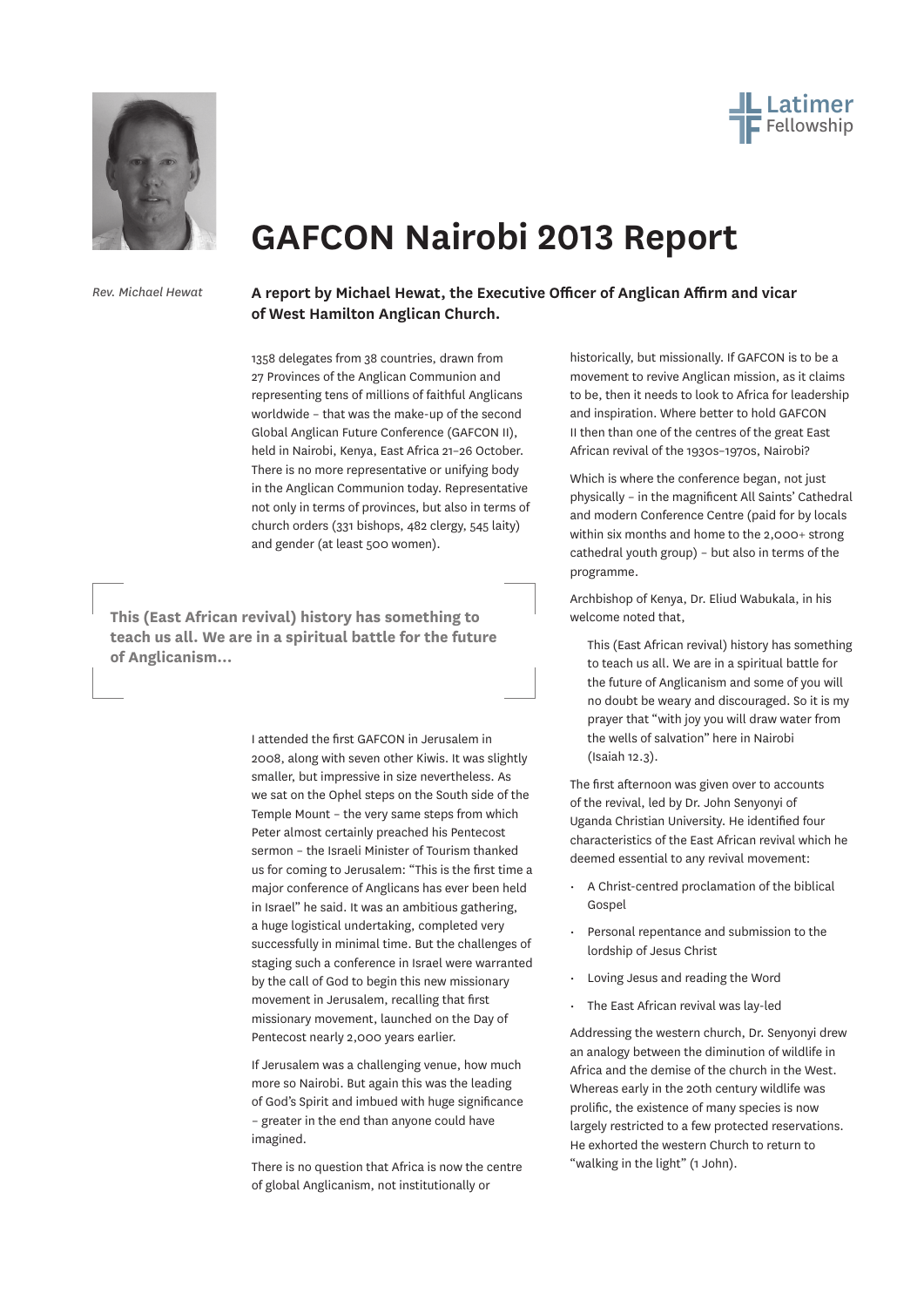The re-evangelisation of the West was a major theme of the conference and the subject of one of the mini-conferences, led by Dr. Alfred Olwa, Dean of Divinity and Theology at Uganda Christian University. He too stressed the importance of personal repentance ("you must be born again") and the proclamation of the true Gospel. "The Gospel is the Gospel – in the West or elsewhere. The Gospel needs nothing added to it – there are those who pervert the Gospel" he said. Pulling no punches, he noted that Paul declared that those who distort the Gospel "are accursed" (see Galatians ch.1). He also cautioned that conversion does not come simply from the proclamation of the Gospel: it requires the convicting work of the Holy Spirit too.

Western culture came in for a good deal of stick, not just from African speakers. One of the highlights for many was an incisive analysis presented by Dr. Michael Ovey, Principal of Oak Hill College, London. After opening with an application of Jeremiah 2.11 to western nations ("Has a nation changed its gods, even though they are no gods? But my people have changed their glory for that which does not profit"), Dr. Ovey developed such themes as 'cheap grace' ("the grace we bestow on ourselves"), narcissism, a culture of entitlement, and inclusion without repentance. The full paper is available at www.gafcon.org

In a follow-up paper in the mini-conference on Gospel and Culture, Dr. Ovey majored on the growing hostility of western culture to Christianity, to the extent that Christians are now "the new atheists."

Anyone who doubted the truth of Dr. Ovey's claims would have been confounded by the report from Andrea Minichiello Williams, CEO of Christian Concern and the Christian Legal Centre in the UK. She reported that in the past three months authorities have detained three street-preachers in the UK. In each case they were released without charge, confirming their innocence, but Ms. Williams encouraged delegates to wake up to and resist such restrictions on freedom of speech and freedom of religion.

I noted earlier that there was an added significance to Nairobi as the venue for

GAFCON II, beyond its involvement in the Eastern African revival. I refer to the fact that the conference came within a month of the horrific terrorist attack on the Westgate Mall in which more than 100 died. While the attack was not primarily religiously motivated, the terrorists were Muslim and did make a point of singling out non-Muslims as their victims.

**The re-evangelisation of the West was a major theme of the conference and the subject of one of the miniconferences, led by Dr. Alfred Olwa, Dean of Divinity and Theology at Uganda Christian University.**

The persecution of Christians, and the closely related Islamisation of most of the Middle East and Northern Africa, were other major foci. Dr. Patrick Sookhdeo painted a tragic, alarming and thoroughly pessimistic picture of the future of Christianity in these areas, from which the majority of Christians have already been driven or purged in the past four decades. A military adviser to the NATO and the Pentagon, as well as director of the Barnabas Fund, Dr. Sookhdeo predicted that Nigeria will eventually descend into civil war and Islamist militants will continue to press south, all the way to South Africa itself. In an additional session run by Dr. Sookhdeo, there were impassioned calls from delegates for GAFCON to do more to contend publicly for persecuted Christians, and to develop a clear strategy to do so. In my view, the final conference communique failed to address this subject adequately.

In a related mini-conference, former Bishop of Rochester Dr. Michael Nazir-Ali addressed "The Challenge of Islam: the Gospel, Islam and Freedom", outlining core Islamic beliefs and how Christians might best witness to Christ to Muslims. One of the key distinctives between the two faiths, he observed, is that "Islam believes you change the world by gaining power, Christians believe you change the world by a willingness to give up power."